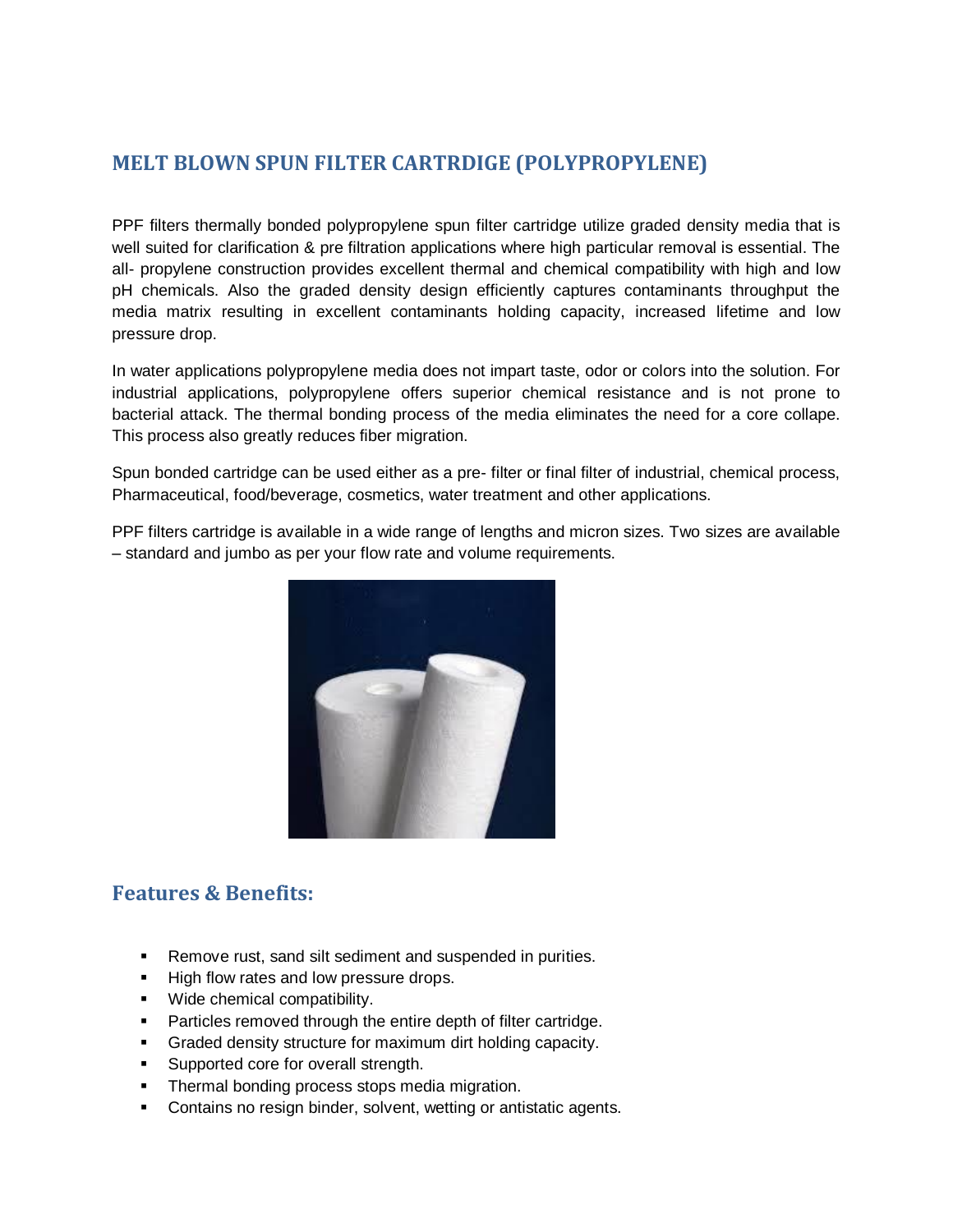# **Product specification:**

| <b>Micron Rating</b>              | 1, 5, 10, 20u            |
|-----------------------------------|--------------------------|
| Length                            | 10", 20", 30", 40"       |
| Inner Dia for standard size       | 28 <sub>mm</sub>         |
| Inner Dia for standard Jumbo size | 28 <sub>mm</sub>         |
| Outer Dia size                    | 60-65mm                  |
| Outer Dia for Jumbo size          | 100-110mm                |
| <b>Max Operating Temperature</b>  | $80^\circ$ C             |
| <b>Max Differential Pressure</b>  | 3-4 bar (50 psi) @ 21° C |

# **Product Image:**